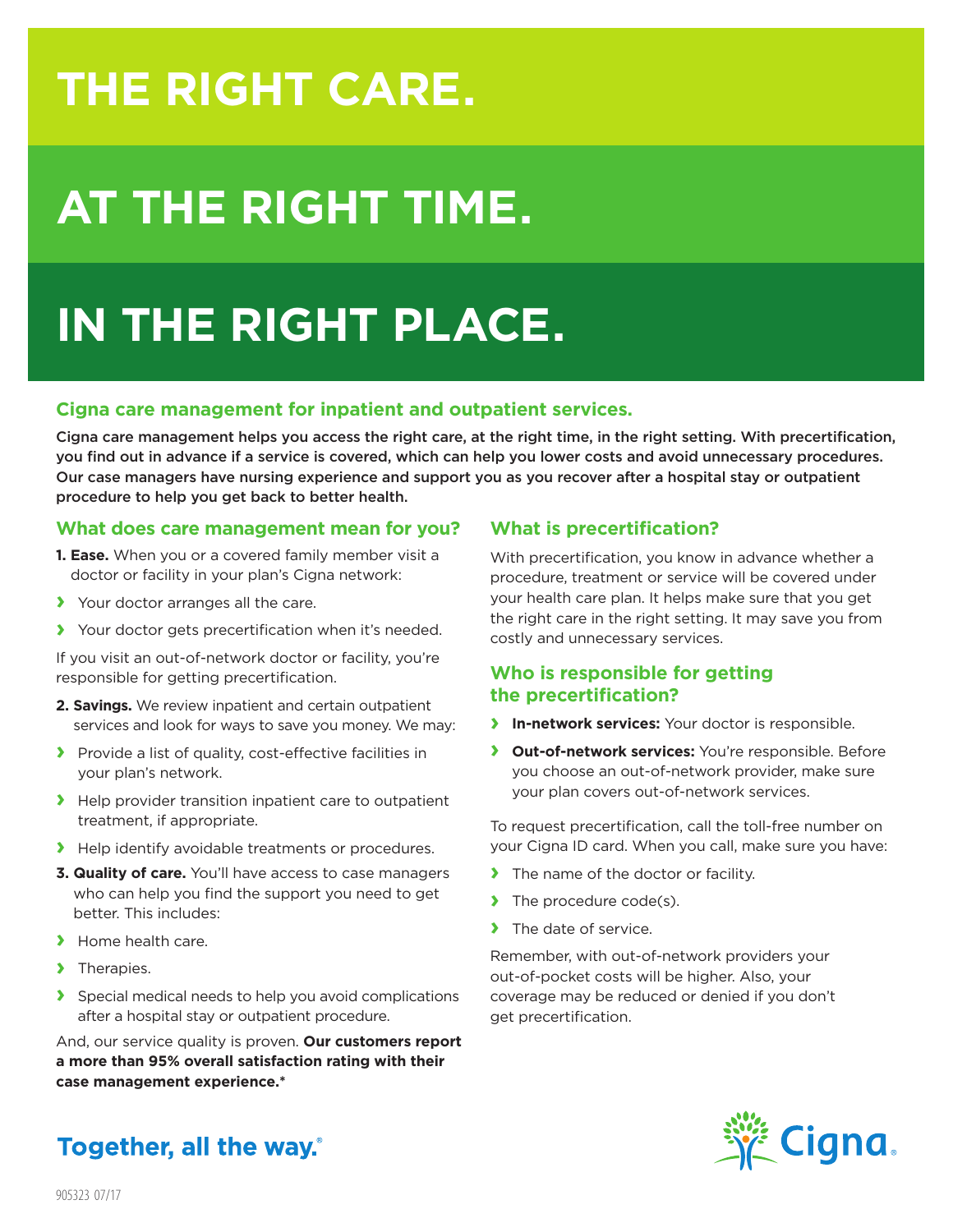### **What services need to be precertified?**

Your doctor will help you decide which procedures require a hospital stay and which can be handled on an outpatient basis. Inpatient services require you to stay overnight in a hospital or related facility. Outpatient services don't require an overnight stay. Here are some examples of services requiring precertification.\*\*

All inpatient admissions and non-obstetric observation stays such as:

- Acute hospitals skilled nursing facilities rehabilitation facilities long-term acute care facilities – hospice care – transfers between inpatient facilities
- Experimental and investigational procedures
- Cosmetic procedures
- Maternity stays longer than 48 hours (vaginal delivery) or 96 hours (cesarean section)
- Inpatient mental health/substance use disorder in an acute or residential facility (it's the facility's responsibility to obtain precertification)

### **INPATIENT SERVICES OUTPATIENT SERVICES**

- Certain outpatient surgical procedures
- High-tech radiology (MRI, CAT scans, PET scans, nuclear cardiology)
- Injectible drugs (other than self-injectibles)
- Durable medical equipment (insulin pumps, specialty wheelchairs, etc.)
- Home health care/home infusion therapy
- Dialysis (to direct to a participating facility)
- External prosthetic appliances
- Speech therapy
- Cosmetic or reconstructive procedures
- Infertility treatment
- Sleep management
- Transplants
- Radiation therapy
- Musculoskelatal services (major joint surgery and pain management services)
- Mental health/substance use disorder intensive outpatient programs
- Mental health/substance use disorder partial hospitalization programs
- Applied Behavioral Analysis
- Transcranial Magnetic Stimulation

### Other:

- Unlisted outpatient procedures
- Experimental and investigational procedures

### **Services not requiring precertification**

Routine outpatient behavioral health services do not require precertification through Cigna Behavioral Health.

Outpatient services not requiring precertification:

- **›** Individual therapy
- **›** Group therapy
- **›** Family therapy
- **›** In-home therapy
- **›** Crisis visits
- **›** Diagnostic interviews
- **›** Outpatient electroconvulsive therapy
- **›** Psychological testing
- **›** Methadone treatment
- **›** Beuprenorphine treatment

### **What other services are available to me?**

Sometimes you or a covered family member may need care beyond a traditional hospital stay. Our experienced case managers can help. They work closely with you and your doctor to:

- **›** Help you sort out your options.
- **›** Arrange care.
- **›** Access community resources and programs.

Whether you need home care, help understanding your medications or finding additional services, your case manager helps you find the care you need to help you get better.